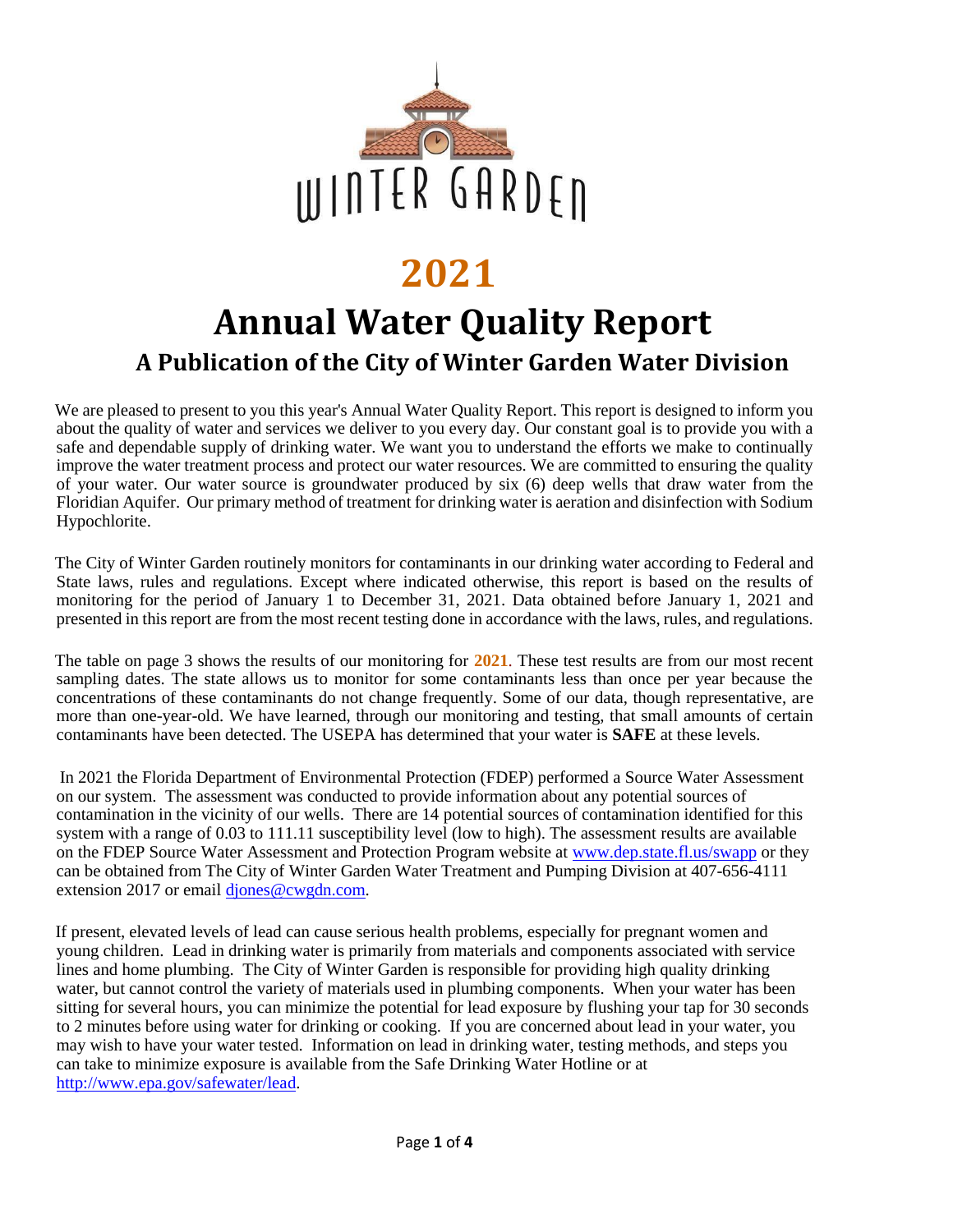The sources of drinking water (both tap water and bottled water) include rivers, lakes, streams, ponds, reservoirs, springs and wells. As water travels over the surface of the land or through the ground, it dissolves naturally occurring minerals and, in some cases, radioactive material, and can pick up substances resulting from the presence of animals or from human activity.

Contaminants that may be present in source water include:

- **A. Microbial contaminant**, such as viruses and bacteria, which may come from sewage treatment plants, septic systems, agricultural livestock operations and wildlife.
- **B. Inorganic contaminants**, such as salts and metals, which can be naturally occurring or result from urban storm water run-off, industrial or domestic wastewater discharges, oil and gas productions, mining or farming.
- **C. Pesticides or Herbicides**, which may come from a variety of sources such as agriculture, urban storm water and residential use.
- **D. Organic chemical contaminants**, including synthetic and volatile organic chemicals, which are byproducts of industrial processes and petroleum production. They can also come from gas stations, urban storm water run-off and septic systems.
- **E. Radioactive contaminants**, which can be naturally occurring or be the result of oil and gas production and mining activities. In order in ensure that tap water is safe to drink, EPA prescribes regulations, which limit the amount of certain contaminants in water provided by public water systems. The Food and Drug Administration (FDA) regulations establish limits for contaminants in bottled water, which must provide the same protection for public health.

To ensure that tap water is safe to drink, the EPA prescribes regulations, which limit the amount of certain contaminants in water provided by public water systems. The Food and Drug Administration (FDA) regulations establish limits for contaminants in bottled water, which must provide the same protection for public health. Drinking water, including bottled water may reasonably be expected to contain at least small amounts of some contaminants. The presence of contaminants does not necessarily indicate that the water poses a health risk. More information about contaminants and potential health effects can be obtained by calling the Environmental Protection Agency's Safe Drinking Water Hotline at 1-800-426-4791.

## **TERMS:**

(**ppm): parts per million or milligram per Liter (mg/l) –** One part per million corresponds to one minute in two years, or a single penny in \$10,000.

**(ppb): parts per billion –** One part per billion corresponds to one minute in 2,000 years, or a single penny in \$10,000,000.

**(pCi/L): picoCuries per Liter –** Picocuries per Liter are a measurement of the radioactivity in water.

**(AL):** Action Level – The concentration of a contaminant which, if exceeded, triggers treatment or other requirements which a water system must follow.

**(MCL): Maximum Containment Level –** The highest level of a contaminant that is allowed in drinking water. MCLs are set as close to the MCLG as feasible using the best available treatment technology.

**(MCLG): Maximum Containment Level Goal –** The level of a containment in drinking water below which there is no known or expected risk to health. MCLGs allow for a margin of safety.

**(Range):** Indicates the lowest and highest analysis result.

**(ND): Non-Detects –** Laboratory analysis indicates that the constituent is not present.

**(USEPA):** United States Environmental Protection Agency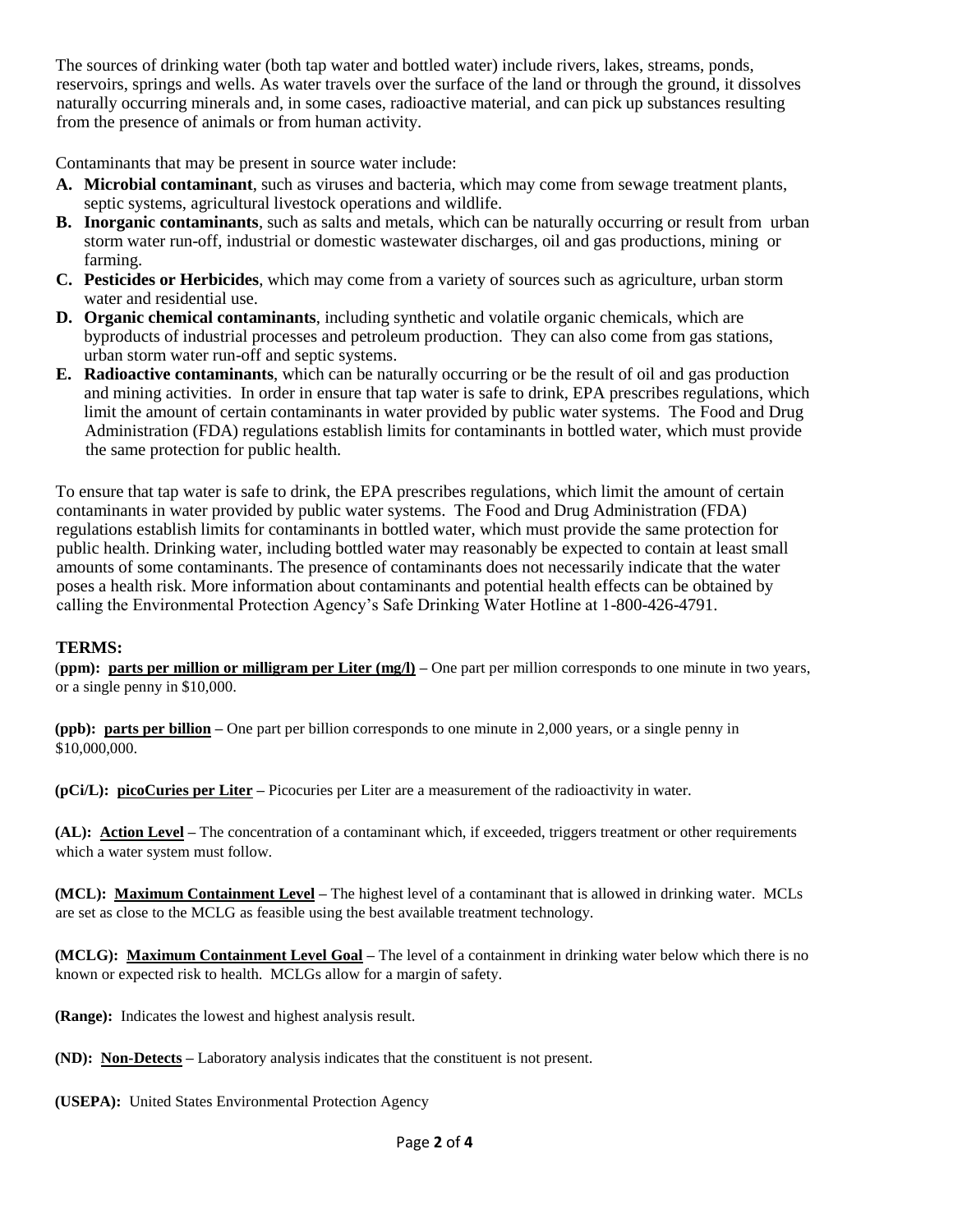## **WATER TESTING RESULTS**

When our water is tested, the highest number found is used as the established **LEVEL** for Winter Garden. This is then compared to the **MCL**, which is the highest level of the contaminant allowed by FDEP.

|                                                                                      | <b>City of Winter Garden</b>     |              |                                                | <b>FDEP</b>                  |                         |                         |                                                                                                                     |
|--------------------------------------------------------------------------------------|----------------------------------|--------------|------------------------------------------------|------------------------------|-------------------------|-------------------------|---------------------------------------------------------------------------------------------------------------------|
|                                                                                      | <b>Highest Level Found</b>       |              |                                                | <b>Highest Level Allowed</b> |                         |                         |                                                                                                                     |
|                                                                                      |                                  | ↓            |                                                |                              | $\downarrow$            |                         |                                                                                                                     |
| Contaminant & Unit of MCL/AL<br>Measurement*                                         | Violation?                       | <b>Level</b> | <b>RANGE</b>                                   | <b>MCGL</b>                  | <b>MCL</b>              | <b>Sample</b><br>Date** | <b>Likely Source of</b><br>Contaminant                                                                              |
| <b>Inorganic Contaminants</b>                                                        |                                  |              |                                                |                              |                         |                         |                                                                                                                     |
| Antimony (ppb)                                                                       | N <sub>O</sub>                   | 0.64         | $0.37 - 0.64$                                  | 6                            | 6                       | 2/20/2020               | Discharge<br>from<br>petroleum<br>refineries, fire retardents, ceramics,<br>electronics, solder                     |
| Arsenic (ppb)                                                                        | NO                               | 2.2          | $ND - 2.2$                                     | $\mathbf{0}$                 | 10                      | 2/20/2020               | Erosion of natural deposits, run-off<br>from orchards, run-off from glass and<br>electronics production wastes      |
| Barium (ppm)                                                                         | NO.                              | 0.0613       | $0.0123 - 0.0613$                              | $\overline{2}$               | $\overline{2}$          | 2/20/2020               | Discharge<br>from<br>drilling<br>water.<br>discharge<br>from<br>metal<br>refineries,<br>erosion of natural deposits |
| Chromium (ppb)                                                                       | N <sub>O</sub>                   | 1.08         | $0.84 - 1.08$                                  | 100                          | 100                     | 2/20/2020               | Discharge from steel and paper pulp<br>mills; erosion of natural deposits                                           |
| Fluoride (ppm)                                                                       | N <sub>O</sub>                   | 0.22         | $0.064 - 0.22$                                 | $\overline{4}$               | $\overline{\mathbf{4}}$ | 2/13/2020               | Erosion of natural deposits; water<br>additives which promote strong teeth                                          |
| Nitrate as Nitrogen (ppm)                                                            | NO                               | 0.49         | $0.03 - 0.49$                                  | 10                           | 10                      | 5/12/2021               | Run-off from fertilizer use; leaching<br>septic tanks; sewage; erosion of natural<br>deposits                       |
| Sodium (ppm)                                                                         | N <sub>O</sub>                   | 19.1         | $10.4 - 19.1$                                  | NA                           | 160                     | 2/24/2020               | Salt water intrusion; leaching from soil                                                                            |
| Lead (point of entry) (ppb)                                                          | NO.                              | 0.80         | $0.70 - 0.80$                                  | NA                           | 15                      | 2/14/2020               | Residue from man-made pollution such<br>as auto emissions and paint, lead pipe,<br>casing, and solder               |
| Nickel (ppb)                                                                         | NO                               | 2.47         | $0.88 - 2.47$                                  | NA                           | 100                     | 2/20/2020               | Pollution from mining and refining;<br>erosion of natural deposits                                                  |
| Trihalomethanes and Stage 2 Disinfectant/Disinfection By-Product (D/DBP) Parameters  |                                  |              |                                                |                              |                         |                         |                                                                                                                     |
|                                                                                      |                                  |              |                                                |                              |                         |                         | By-product of drinking water                                                                                        |
| Trihalomethanes (ppb)<br>Halocetic Acids (Five)<br>HAA5 (ppb)                        | N <sub>O</sub><br>N <sub>O</sub> | 26.7<br>8.1  | $16.5 - 26.7$                                  | NA<br><b>NA</b>              | 80<br>60                | 2021<br>2021            | disinfection<br>By-product of drinking water<br>disinfection                                                        |
|                                                                                      |                                  |              | $7.7 - 8.1$                                    |                              |                         |                         |                                                                                                                     |
| Copper and Lead (Tap water)<br>Corrosion of household plumbing;<br>Zero sample sites |                                  |              |                                                |                              |                         |                         |                                                                                                                     |
| Copper (tap water) (ppm)                                                             | N <sub>O</sub>                   | 0.0875       | above the action<br>level                      | 1.3                          | 1.3                     | 6/5/2020                | erosion of natural deposits; leaching<br>from wood preservatives                                                    |
| Lead (tap water) (ppb)                                                               | NO                               | 0.56         | Zero sample sites<br>above the action<br>level | $\mathbf{0}$                 | 15                      |                         | Corrosion of household plumbing;<br>6/20/2020 erosion of natural deposits                                           |

**\*** Contaminant(s) listed in previous reports may not be listed above if the contaminant(s) tested indicate measurements that are below minimum detection limits.

**\*\*** The frequency of contaminants testing is determined by the FDEP. The state allows us to monitor for some contaminants less than once per year because the concentrations of these contaminants do not change frequently. Some of our data, though representative, may be more than one-year-old.

MCLs are set at very stringent levels. To understand the possible health effects described for many regulated contaminants, a person would have to drink two (2) liters of water every day at the MCL level for a lifetime to have a one-in-a-million chance of having the described health effect.